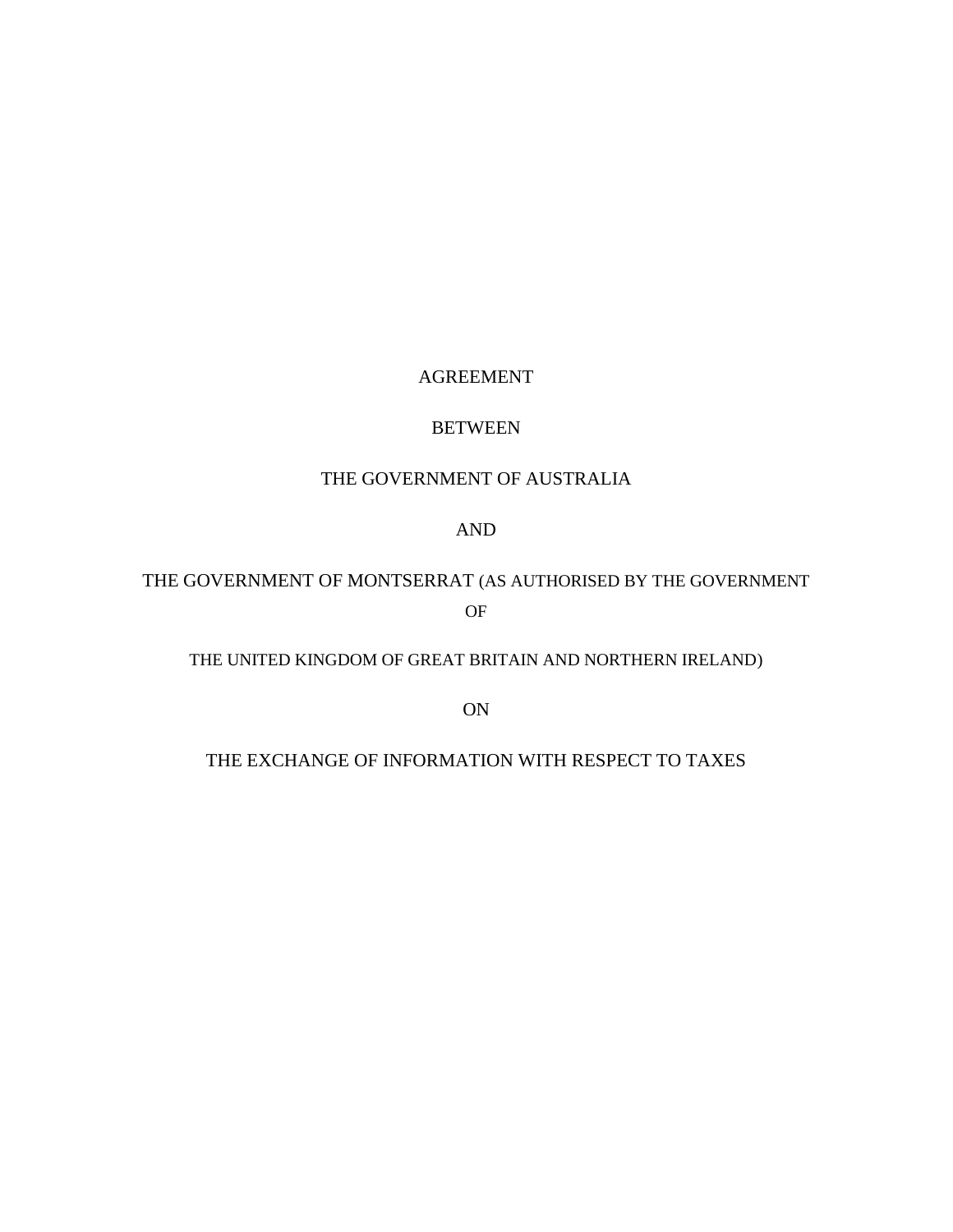**Whereas** the Government of Australia and the Government of Montserrat ("the Contracting Parties") recognise that present legislation already provides for cooperation and the exchange of information in criminal tax matters;

**Whereas** it is acknowledged that the Government of Montserrat under the terms of its Entrustment from the United Kingdom has the right to negotiate, conclude and perform, subject to the terms of this Agreement, a tax information exchange agreement with the Government of Australia;

**Whereas** the Government of Australia welcomes the conclusion of this Agreement with the Government of Montserrat, which represents an important step in delivering the commitment the Government of Montserrat made to the OECD on the 27th February 2002 to respect the principles of transparency and exchange of information.

**Whereas** the Contracting Parties wish to enhance and facilitate the terms and conditions governing the exchange of information with respect to taxes;

**Now, therefore,** the Contracting Parties have agreed to conclude the following Agreement which contains obligations on the part of the Contracting Parties only:

#### **ARTICLE 1**

#### **OBJECT AND SCOPE OF THE AGREEMENT**

The competent authorities of the Contracting Parties shall provide assistance through exchange of information that is foreseeably relevant to the administration and enforcement of the domestic laws of the Contracting Parties concerning the taxes and the tax matters covered by this Agreement, including information that is foreseeably relevant to the determination, assessment, verification, enforcement, recovery or collection of tax claims with respect to persons subject to such taxes, or the investigation or prosecution of tax matters in relation to such persons. Information shall be exchanged in accordance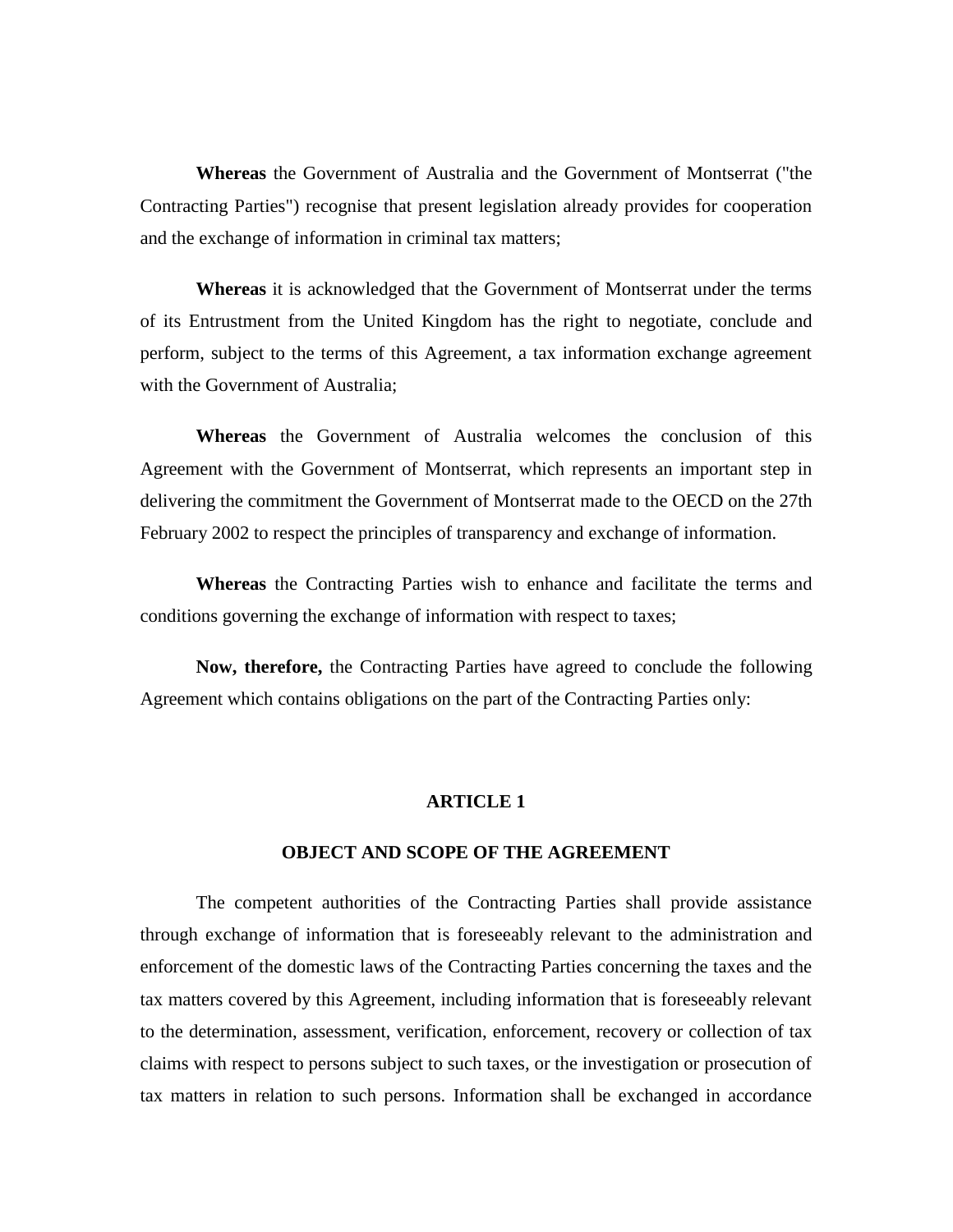with the provisions of this Agreement and shall be treated as confidential in the manner provided in Article 8.

#### **ARTICLE 2**

# **JURISDICTION**

A Requested State is not obligated to provide information which is neither held by its authorities nor in the possession or control of persons who are within its territorial jurisdiction.

#### **ARTICLE 3**

#### **TAXES COVERED**

1 The existing taxes which are the subject of this Agreement are:

- a) in Australia, taxes of every kind and description imposed under federal laws administered by the Commissioner of Taxation; and
- b) in Montserrat, direct taxes of every kind and description.

2 This Agreement shall also apply to any identical or substantially similar taxes imposed after the date of signature of this Agreement in addition to, or in place of, the existing taxes. The Agreement shall also apply to such other taxes as may be agreed in an exchange of letters between the Contracting Parties. The competent authorities of the Contracting Parties shall notify each other of any substantial changes to the taxation and related information gathering measures covered by this Agreement.

3 This Agreement shall not apply to taxes imposed by states, municipalities, or other political subdivisions, or possessions of a Contracting Party.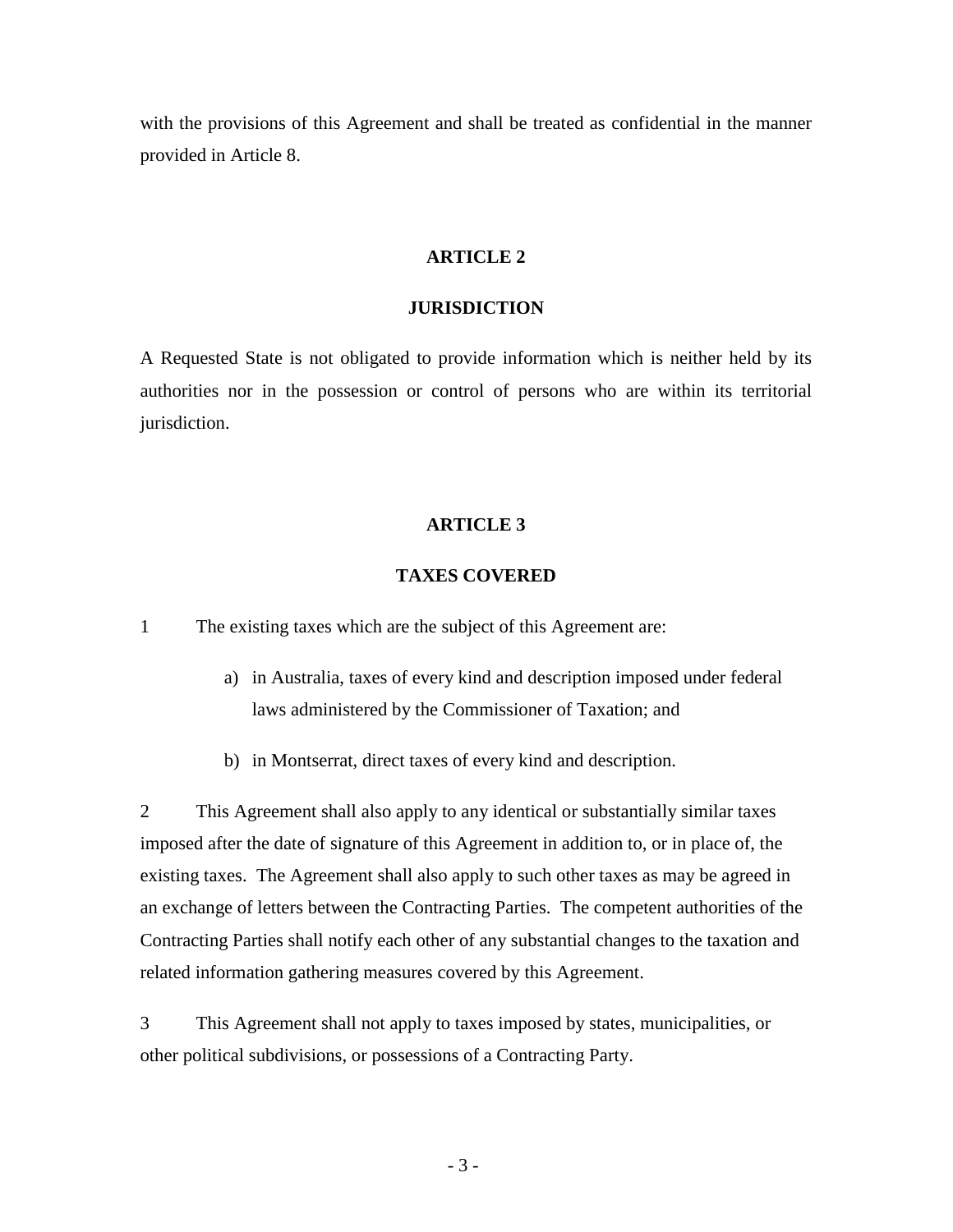### **DEFINITIONS**

- 1 For the purposes of this Agreement, unless otherwise defined:
	- a) the term "Australia", when used in a geographical sense, excludes all external territories other than:
		- (i) the Territory of Norfolk Island;
		- (ii) the Territory of Christmas Island;
		- (iii) the Territory of Cocos (Keeling) Islands;
		- (iv) the Territory of Ashmore and Cartier Islands;
		- (v) the Territory of Heard Island and McDonald Islands; and
		- (vi) the Coral Sea Islands Territory,

and includes any area adjacent to the territorial limits of Australia (including the Territories specified in this subparagraph) in respect of which there is for the time being in force, consistently with international law, a law of Australia dealing with the exploration for or exploitation of any of the natural resources of the exclusive economic zone or the seabed and subsoil of the continental shelf;

- b) the term " Montserrat" means the United Kingdom Overseas Territory of Montserrat;
- c) the term "collective investment fund or scheme" means any pooled investment vehicle, irrespective of legal form. The term "public collective investment fund or scheme" means any collective investment fund or scheme provided the units, shares or other interests in the fund or scheme can be readily purchased, sold or redeemed by the public. Units, shares or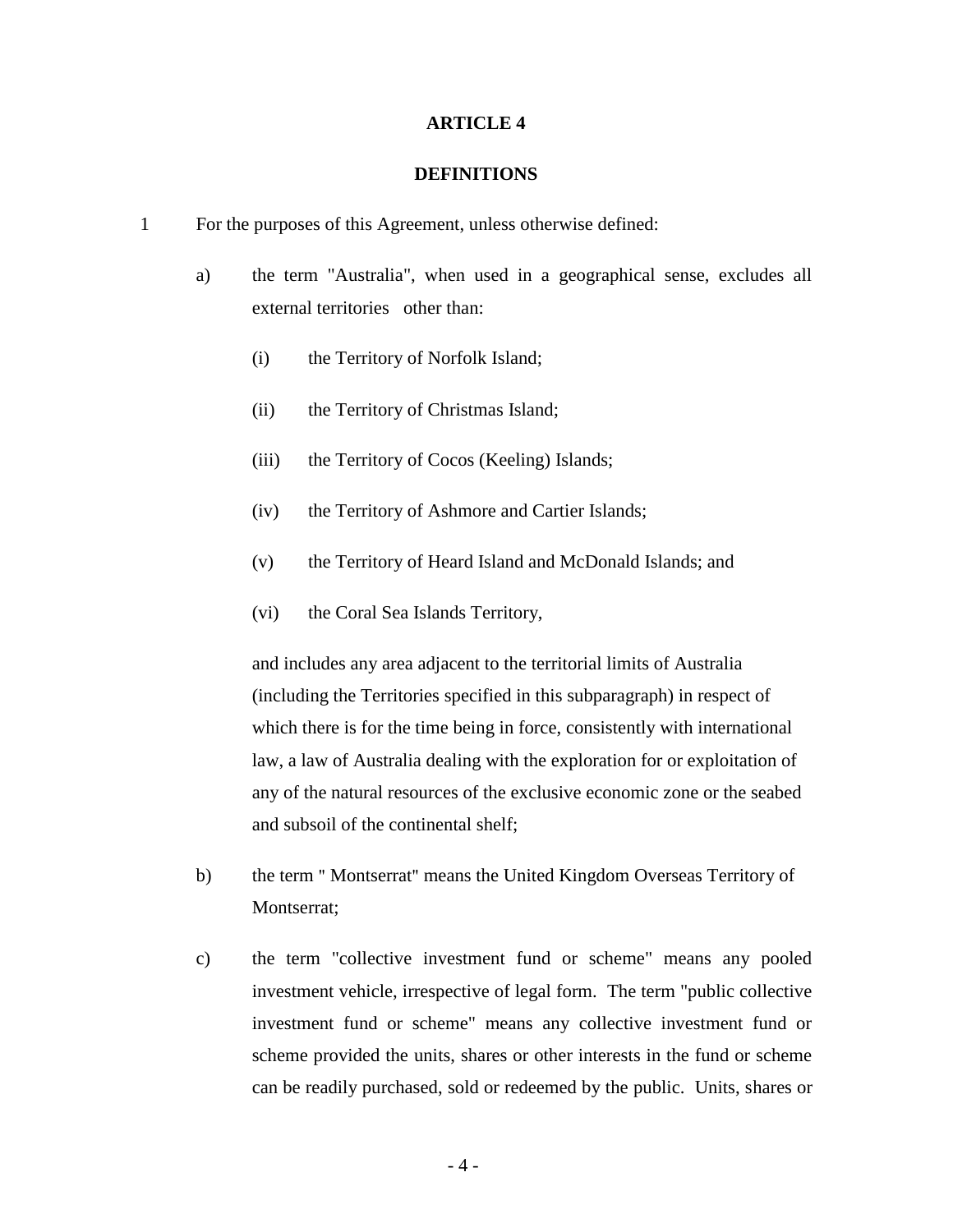other interests in the fund or scheme can be readily purchased, sold or redeemed "by the public" if the purchase, sale or redemption is not implicitly or explicitly restricted to a limited group of investors;

- d) the term "company" means any body corporate or any entity that is treated as a body corporate for tax purposes;
- e) the term "competent authority" means in the case of Australia, the Commissioner of Taxation or an authorised representative of the Commissioner and, in the case of Montserrat, the Comptroller of Inland Revenue;
- f) the term "Contracting Party" means the Government of Australia or the Government of Montserrat as the context requires;
- g) the term "criminal laws" means all criminal laws designated as such under domestic law irrespective of whether they are contained in the tax laws, the criminal code or other statutes;
- h) the term "criminal tax matters" means tax matters involving intentional conduct which is liable to prosecution under the criminal laws of the Requesting Party;
- i) the term "information" means any fact, statement, document or record in whatever form;
- j) the term "information gathering measures" means judicial, regulatory or administrative laws and procedures enabling a Contracting Party to obtain and provide the information requested;
- k) the term "person" means a natural person, a company or any entity that is treated as a body corporate for tax purposes, or any other body or group of persons;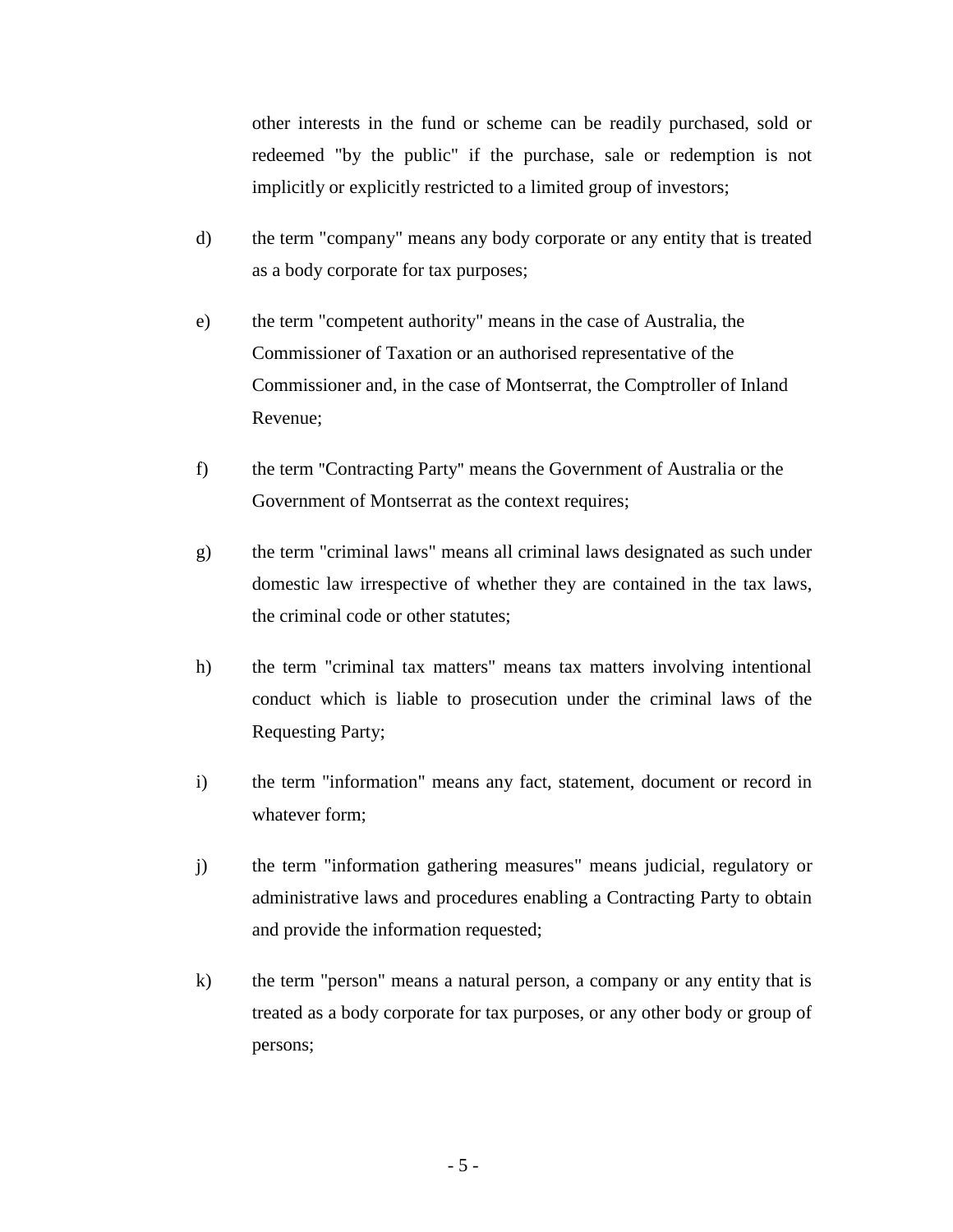- l) the term "principal class of shares" means the class or classes of shares representing a majority of the voting power and value of the company;
- m) the term "publicly traded company" means any company whose principal class of shares is listed on a recognised stock exchange provided its listed shares can be readily purchased or sold by the public. Shares can be purchased or sold "by the public" if the purchase or sale of shares is not implicitly or explicitly restricted to a limited group of investors;
- n) the term "recognised stock exchange" means any stock exchange agreed upon by the competent authorities of the Contracting Parties;
- o) the term "Requesting Party" means the Party to this Agreement submitting a request for or having received information from the Requested Party;
- p) the term "Requested Party" means the Party to this Agreement which is requested to provide or has provided information in response to a request; and
- q) the term "tax" means any tax covered by this Agreement.

2 As regards the application of this Agreement at any time by a Contracting Party, any term not defined therein shall, unless the context otherwise requires, have the meaning that it has at that time under the law of that Party, any meaning under the applicable tax laws of that Party prevailing over a meaning given to the term under other laws of that Party.

#### **ARTICLE 5**

### **EXCHANGE OF INFORMATION UPON REQUEST**

1 The competent authority of a Requested Party shall provide upon request in writing information for the purposes specified in Article 1 of this Agreement. Such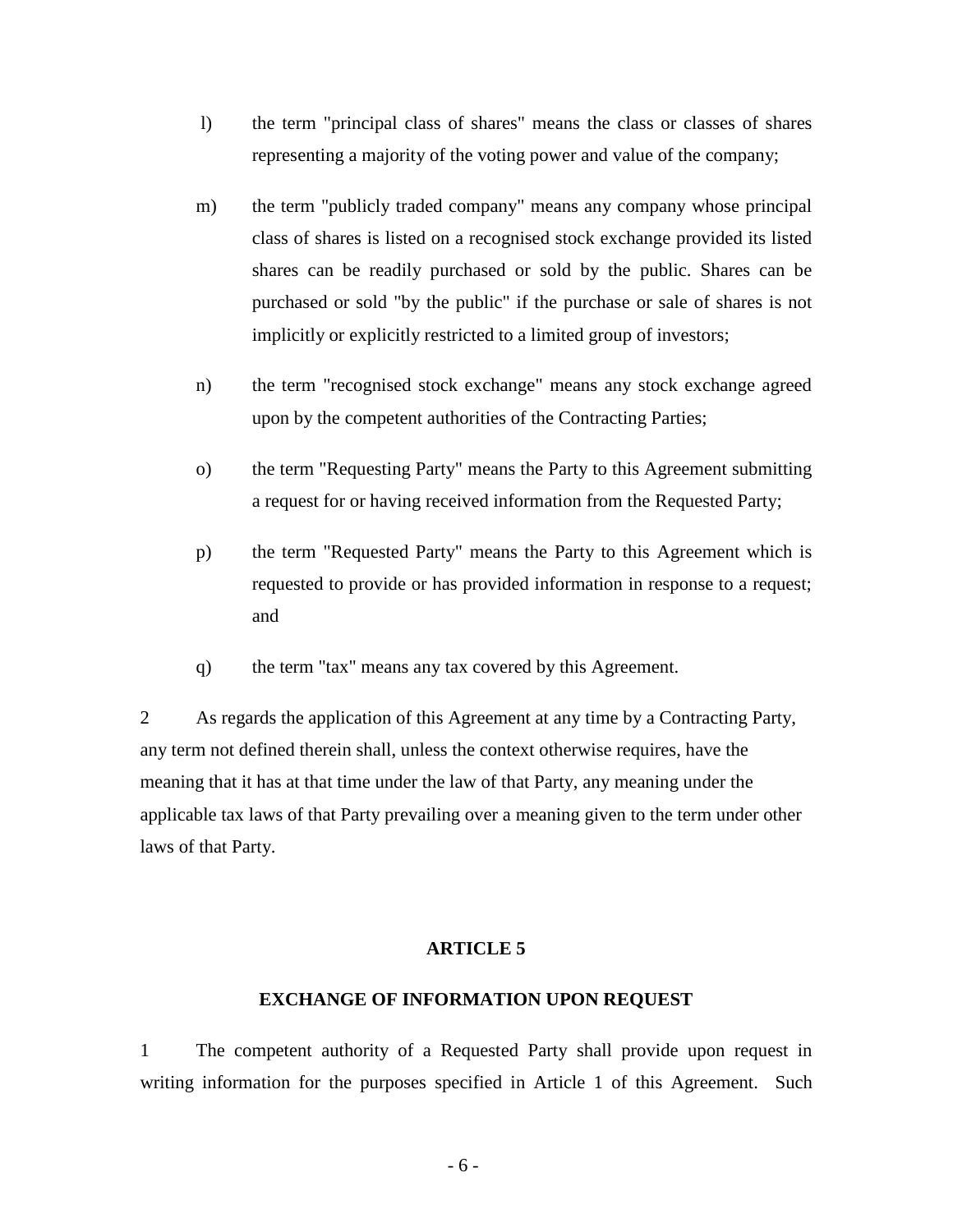information shall be exchanged without regard to whether the conduct being investigated would constitute a crime under the laws of the Requested Party if it occurred in the territory of the Requested Party.

2 If the information in possession of the competent authority of the Requested Party is not sufficient to enable it to comply with the request for the information, the Requested Party shall use all relevant information gathering measures to provide the Requesting Party with the information requested, notwithstanding that the Requested Party may not need such information for its own tax purposes.

3 If specifically requested by the competent authority of the Requesting Party, the competent authority of the Requested Party shall provide information under this Article, to the extent allowable under its domestic laws, in the form of depositions of witnesses and authenticated copies of original records.

4 Each Contracting Party shall ensure that its competent authority, for the purposes specified in Article 1 of this Agreement, has the authority to obtain and provide upon request:

- a) information held by banks, other financial institutions, and any person, including nominees and trustees, acting in an agency or fiduciary capacity;
- b) information regarding the legal and beneficial ownership of companies, partnerships, trusts, foundations and other persons, including, within the constraints of Article 2, ownership information on all such persons in an ownership chain; in the case of trusts, information on settlors, trustees, beneficiaries and protectors; and in the case of foundations, information on founders, members of the foundation council and beneficiaries.

5 This Agreement does not create an obligation on the Contracting Parties to obtain or provide ownership information with respect to publicly traded companies or public collective investment funds or schemes unless such information can be obtained without giving rise to disproportionate difficulties.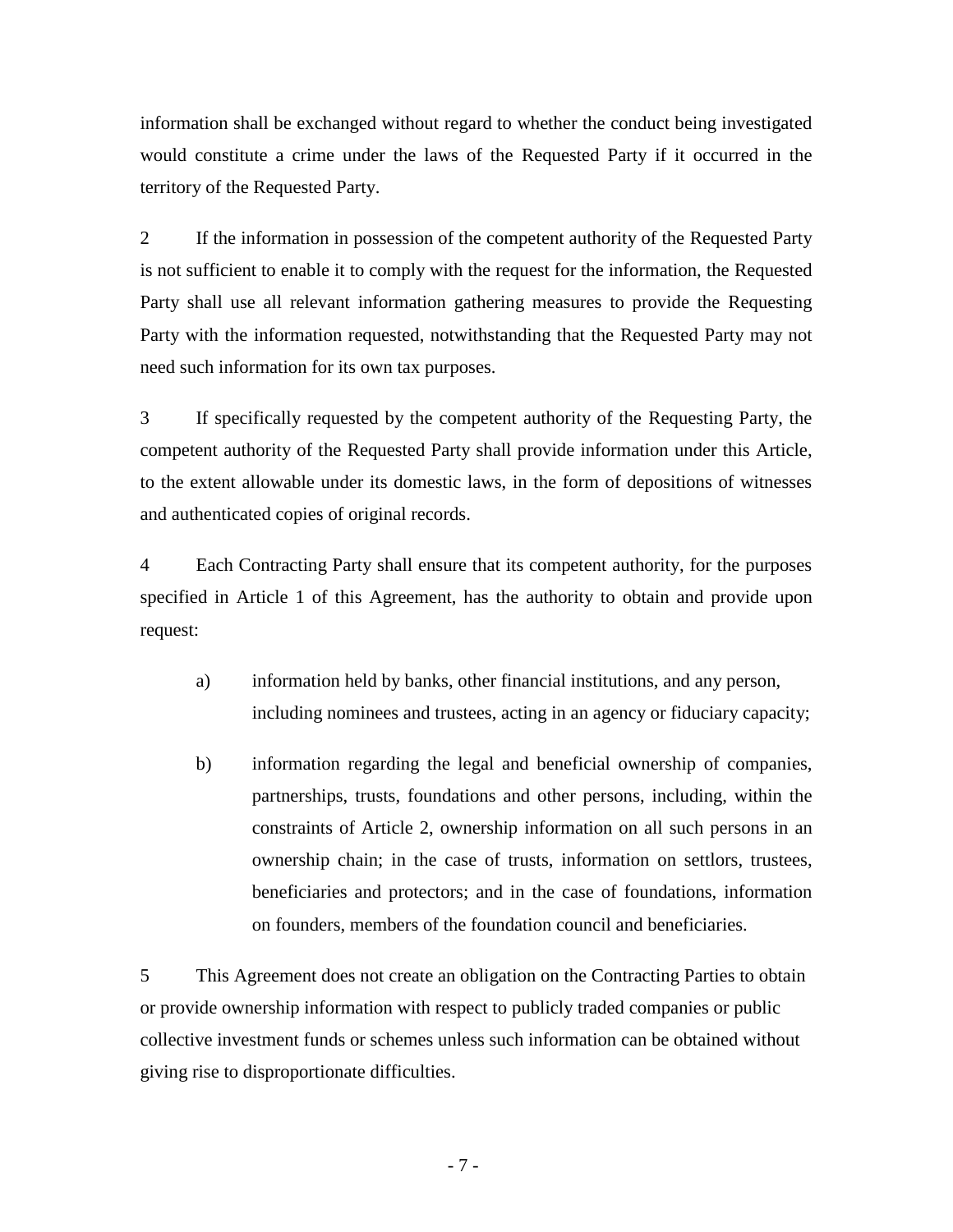6 The competent authority of the Requesting Party shall provide the following information to the competent authority of the Requested Party when making a request for information under this Agreement in order to demonstrate the foreseeable relevance of the information to the request:

a) the identity of the person under examination or investigation;

(b) a statement of the information sought including its nature and the form in which the Applicant State wishes to receive the information from the Requested State;

- (c) the tax purpose for which the information is sought
- d) reasonable grounds for believing that the information requested is present in the territory of the Requested Party or is in the possession or control of a person subject to the jurisdiction of the Requested Party;
- e) to the extent known, the name and address of any person believed to be in possession or control of the information requested;
- f) a statement that the request is in conformity with this Agreement and the laws and administrative practices of the Requesting Party, and that if the requested information were within the jurisdiction of the Requesting Party then the competent authority of the Requesting Party would be able to obtain the information under the laws of the Requesting Party or in the normal course of administrative practice; and
- g) a statement that the Requesting Party has pursued all means available in its own territory to obtain the information, except those that would give rise to disproportionate difficulties.

7 Notwithstanding the provisions of Article 10 in particular, the competent authority of the Requested Party shall forward the requested information as promptly as possible to the Requesting Party. To ensure a prompt response, the competent authority of the Requested Party shall: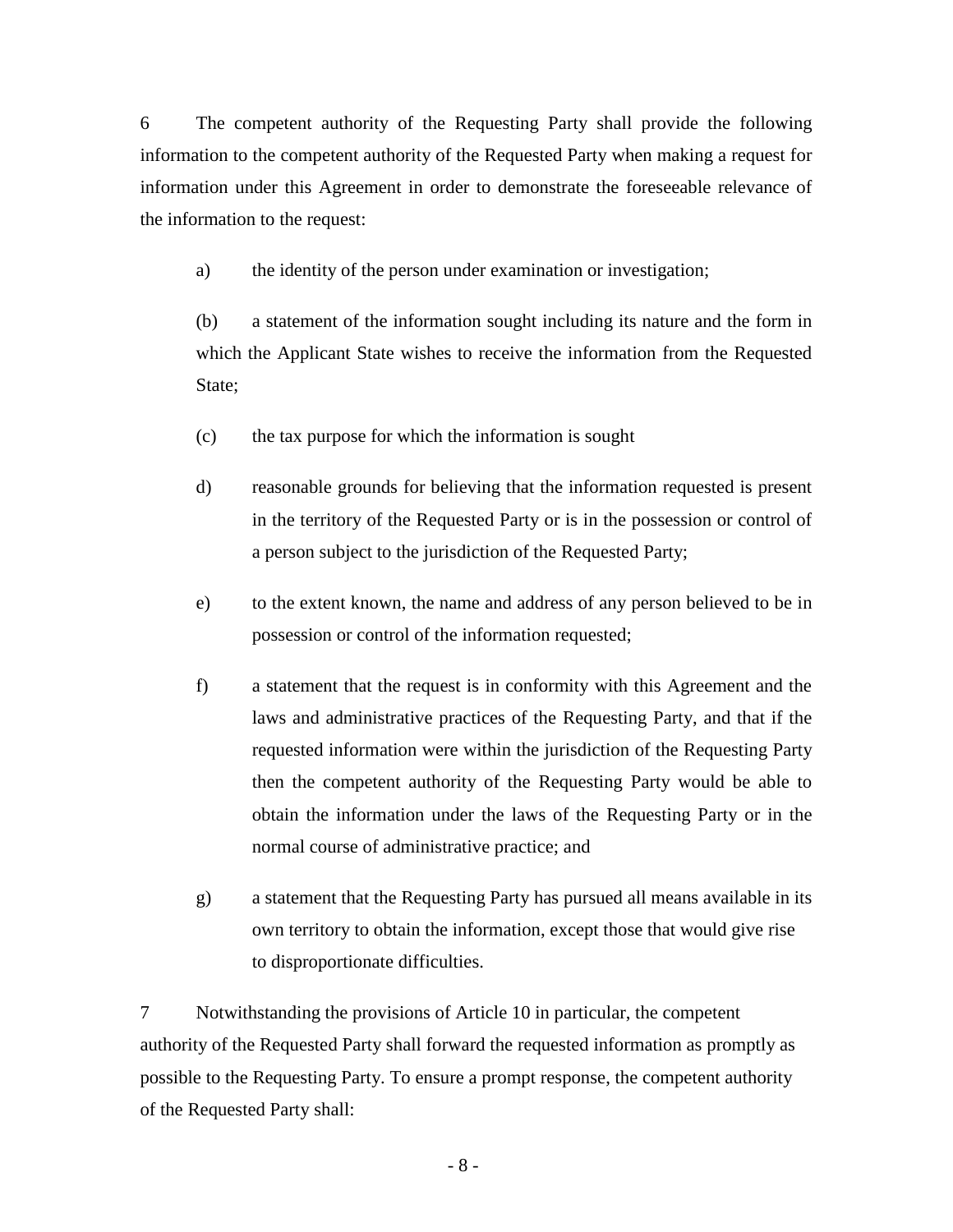- a) confirm the receipt of a request in writing to the competent authority of the Requesting Party and shall notify the competent authority of the Requesting Party of any deficiencies in the request within 60 days of receipt of the request; and
- b) if the competent authority of the Requested Party has been unable to obtain and provide the information requested within 90 days of receipt of the request, including if obstacles are encountered in furnishing the information, or if the competent authority of the Requested Party refuses to provide the information, it shall immediately inform the competent authority of the Requesting Party to explain the reasons for its inability or the obstacles or its refusal.

#### **TAX EXAMINATIONS (OR INVESTIGATIONS) ABROAD**

1 The Requested Party may allow representatives of the competent authority of the Requesting Party to enter the territory of the Requested Party in connection with a request to interview persons and examine records with the prior written consent of the persons concerned. The competent authority of the Requesting Party shall notify the competent authority of the Requested Party of the time and place of the intended meeting with the persons concerned.

2 At the request of the competent authority of the Requesting Party, the competent authority of the Requested Party may permit representatives of the competent authority of the Requesting Party to be present at the appropriate part of a tax examination in the territory of the Requested Party.

3 If the request referred to in paragraph 2 is granted, the competent authority of the Requested Party conducting the examination shall, as soon as possible, notify the competent authority of the Requesting Party of the time and place of the examination, the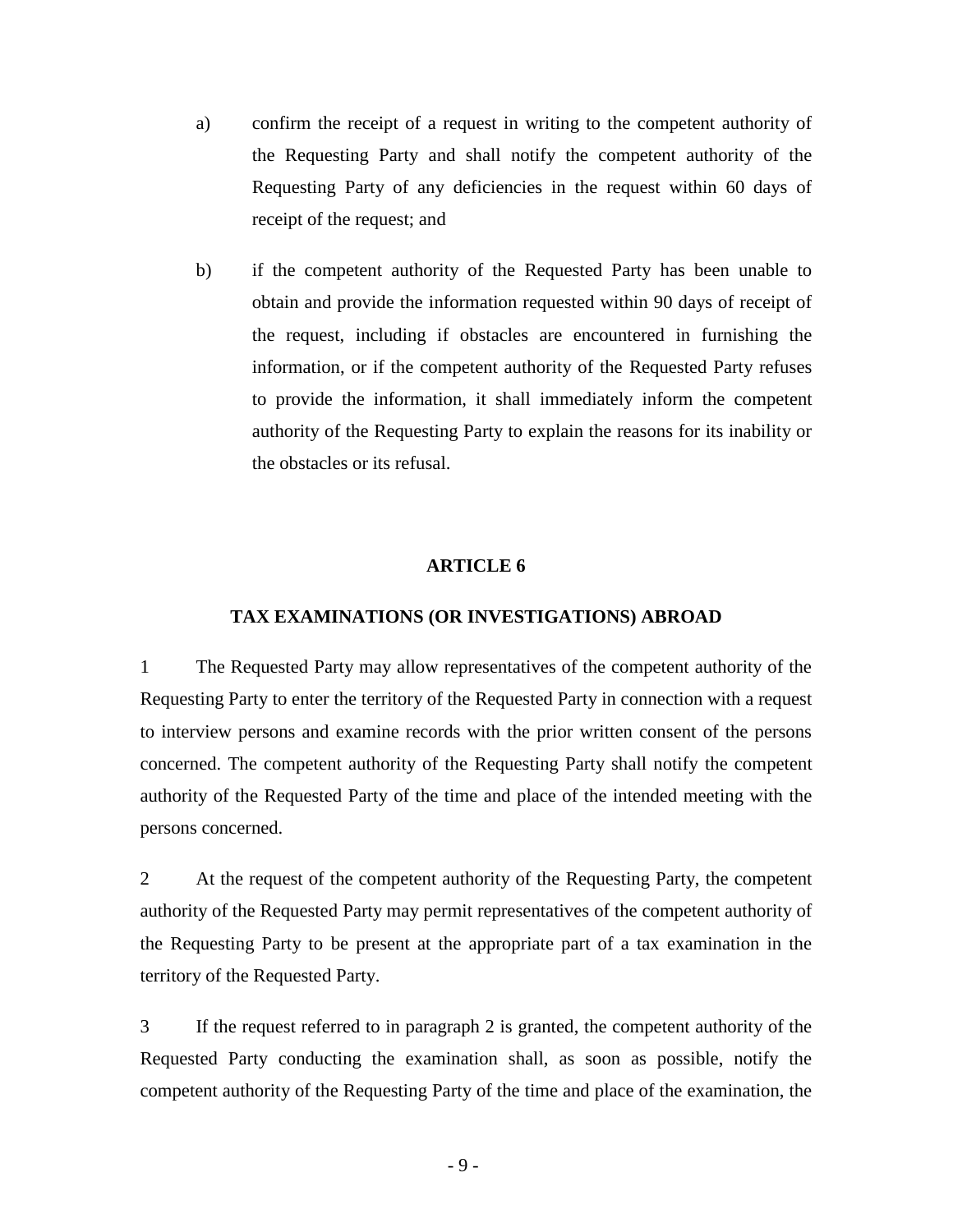authority or person authorised to carry out the examination and the procedures and conditions required by the Requested Party for the conduct of the examination. All decisions regarding the conduct of the examination shall be made by the Requested Party conducting the examination.

#### **ARTICLE 7**

#### **POSSIBILITY OF DECLINING A REQUEST**

1 The Requested Party shall not be required to obtain or provide information that the Requesting Party would not be able to obtain under its own laws for purposes of the administration or enforcement of its own tax laws. The competent authority of the Requested Party may decline to assist where the request is not made in conformity with this Agreement.

2 The provisions of this Agreement shall not impose on a Contracting Party the obligation to supply information which would disclose any trade, business, industrial, commercial or professional secret or trade process. Notwithstanding the foregoing, information of the type referred to in paragraph 4 of Article 5 shall not be treated as such a secret or trade process merely because it meets the criteria in that paragraph.

3 The provisions of this Agreement shall not impose on a Contracting Party the obligation to obtain or provide information which would reveal confidential communications between a client and an attorney, solicitor or other admitted legal representative where such communications are:

- a) produced for the purposes of seeking or providing legal advice; or
- b) produced for the purposes of use in existing or contemplated legal proceedings;

4 The Requested Party may decline a request for information if the disclosure of the information would be contrary to public policy (ordre public).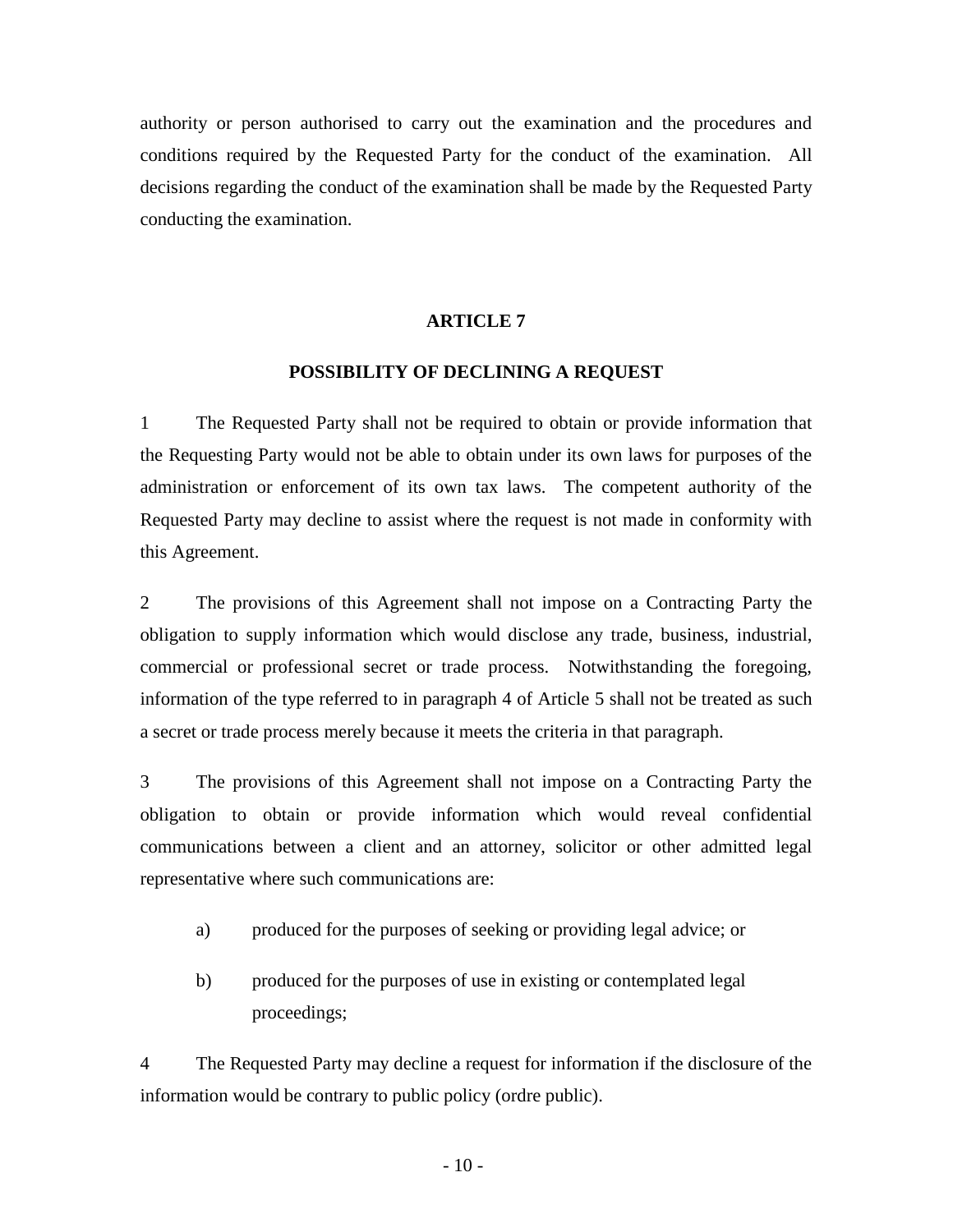5 A request for information shall not be refused on the ground that the tax liability giving rise to the request is disputed by the taxpayer.

6 The Requested Party may decline a request for information if the information is requested by the Requesting Party to administer or enforce a provision of the tax law of the Requesting Party, or any requirement connected therewith, which discriminates against a national of the Requested Party as compared with a national of the Requesting Party in the same circumstances.

# **ARTICLE 8**

# **CONFIDENTIALITY**

1 All information provided and received by the competent authorities of the Contracting Parties shall be kept confidential and may be disclosed only to persons or authorities (including courts and administrative bodies) in the jurisdiction of the Contracting Party concerned with the assessment or collection of, the enforcement or prosecution in respect of, or the determination of appeals in relation to, the taxes covered by this Agreement. Such persons or authorities shall use such information only for such purposes. They may disclose the information in public court proceedings or in judicial decisions.

2 The information may not be disclosed to any other person or entity or authority without the express written consent of the competent authority of the Requested Party.

3 Information provided to a Requesting Party shall not be disclosed to any other jurisdiction.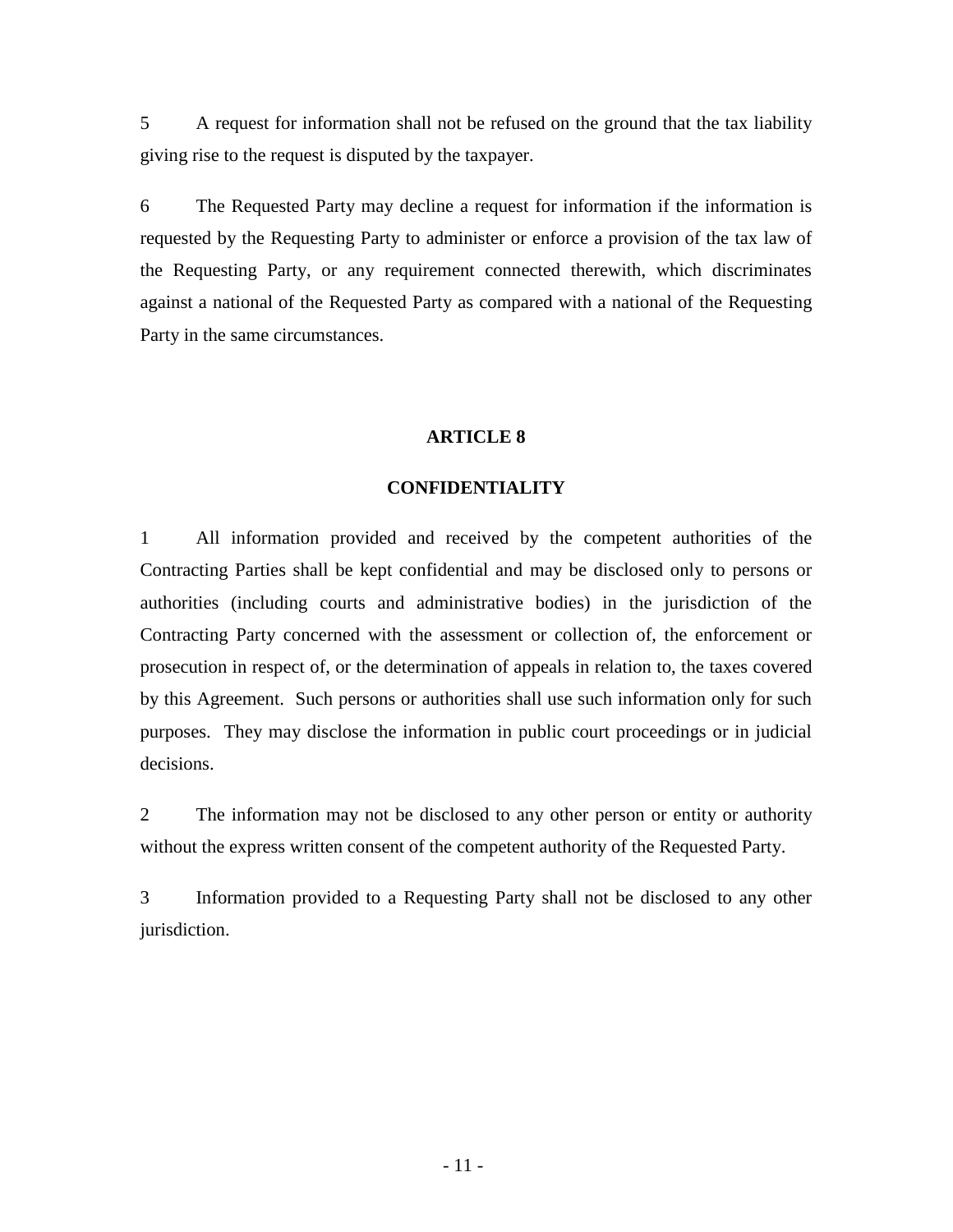### **SAFEGUARDS**

The rights and safeguards secured to persons by the laws or administrative practices of the Requested Party remain applicable. The requested State will use its best endeavours to ensure that any such rights and safeguards ware not applied in a manner that unduly prevents or delays effective exchange of information.

### **ARTICLE 10**

# **COSTS**

Incidence of costs incurred in providing assistance (including reasonable costs of third parties and external advisors in connection with litigation or otherwise) shall be agreed by the competent authorities of the Contracting Parties.

#### **ARTICLE 11**

#### **IMPLEMENTING LEGISLATION**

The Contracting Parties shall enact any legislation necessary to comply with, and give effect to, the terms of this Agreement.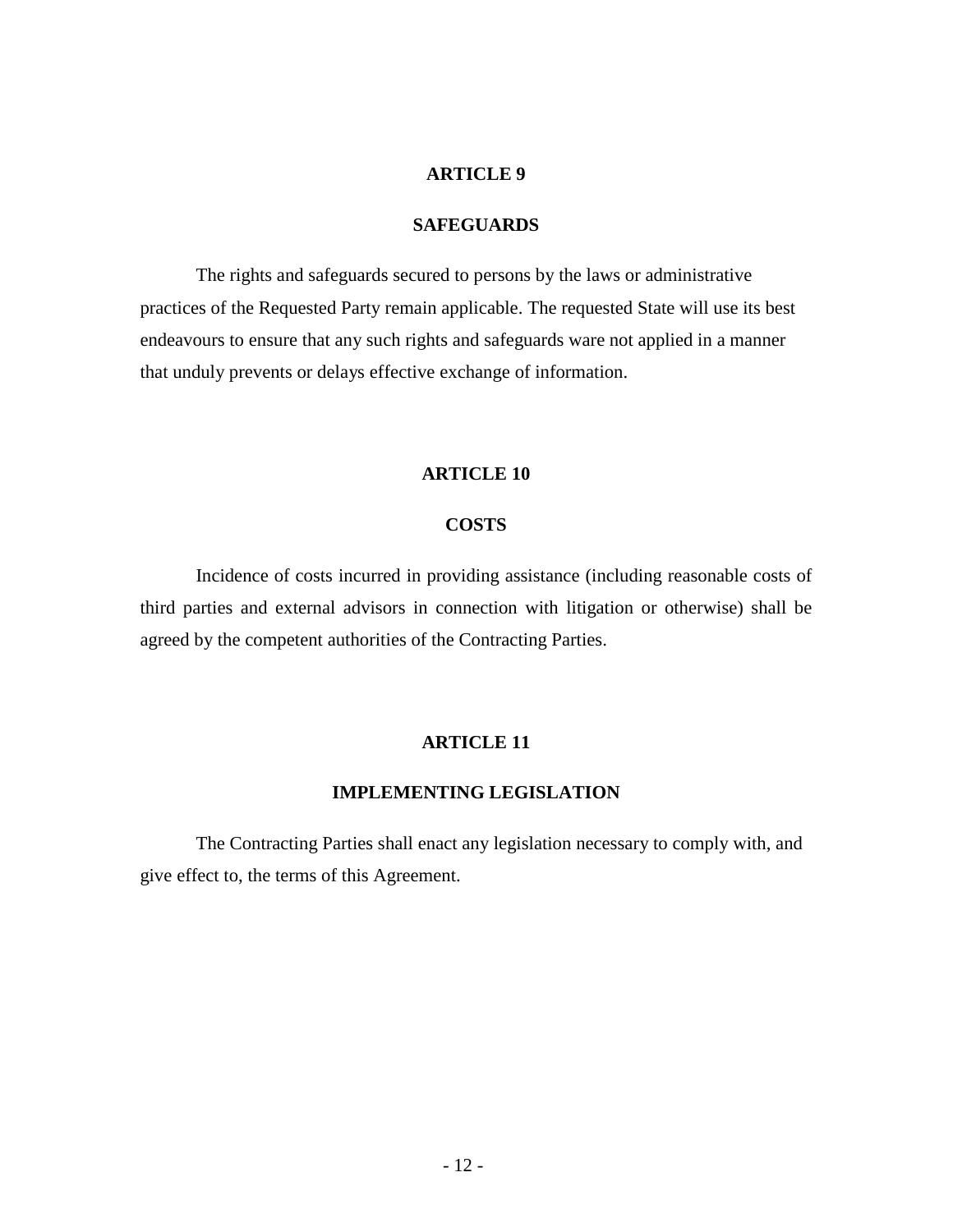# **NO PREJUDICIAL OR RESTRICTIVE MEASURES**

1 Neither of the Contracting Parties shall apply prejudicial or restrictive measures based on harmful tax practices to residents or nationals of either Contracting Party so long as this Agreement is in force and effective.

2 A "prejudicial or restrictive measure based on harmful tax practices" is a measure applied by one Contracting Party to residents or nationals of either Contracting Party on the basis that the other Contracting Party does not engage in effective exchange of information and/or because it lacks transparency in the operation of its laws, regulations or administrative practices, or on the basis of no or nominal taxes and one of the preceding criteria.

3 Without limiting the generality of paragraph 2 the term "prejudicial or restrictive measure" includes the denial of a deduction, credit or exemption, the imposition of a tax, charge or levy, or special reporting requirements.

4 A "prejudicial or restrictive measure" does not include generally applicable measures, applied by either Contracting Party, such as controlled foreign companies, foreign investment funds, transferor trusts, Transfer Pricing, Thin Capitalisation, operation of relief from double taxation provisions or general information reporting rules that relate to the disclosure of information from other countries or jurisdictions, or transactions with such countries or jurisdictions, such as record keeping requirements imposed on foreign owned subsidiaries to ensure access to information concerning parent companies.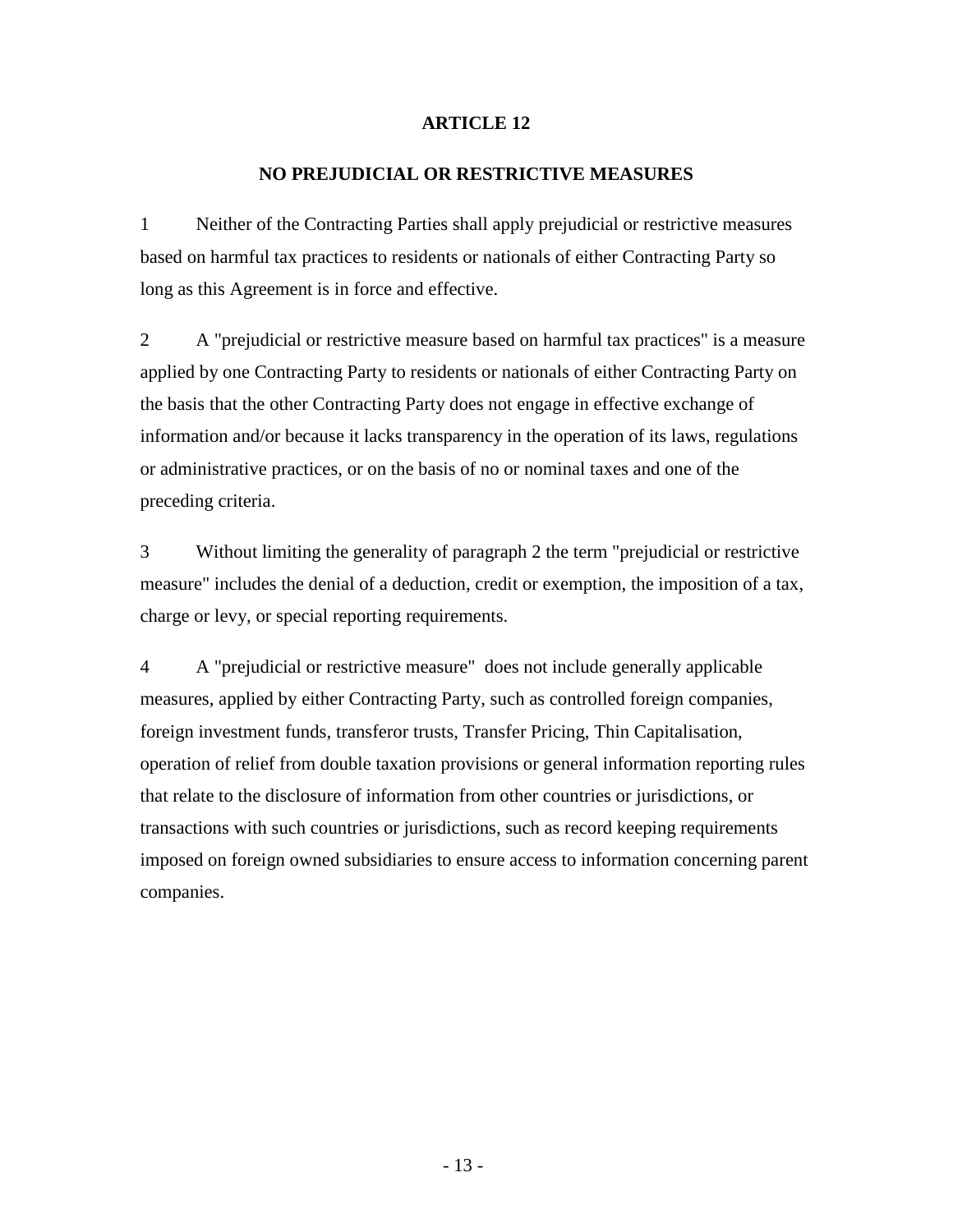### **MUTUAL AGREEMENT PROCEDURE**

1 Where difficulties or doubts arise between the Contracting Parties regarding the implementation or interpretation of this Agreement, the competent authorities shall use their best endeavours to resolve the matter by mutual agreement.

2 In addition to the endeavours referred to in paragraph 1, the competent authorities of the Contracting Parties may mutually determine the procedures to be used under Articles 5 and 6.

3 The competent authorities of the Contracting Parties may communicate with each other directly for the purposes of this Agreement.

4 The Contracting Parties may also agree on other forms of dispute resolution.

#### **ARTICLE 14**

#### **ENTRY INTO FORCE**

The Contracting Parties shall notify each other in writing through the diplomatic channel of the completion of their constitutional and legal procedures for the entry into force of this Agreement. This Agreement shall enter into force and shall thereupon have effect:

- a for criminal tax matters from 1 July 2010; and
- b for all other matters covered in Article 1 from 1 July 2010, but only in respect of taxable periods beginning on or after that date or, where there is no taxable period, all charges to tax arising on or after that date.